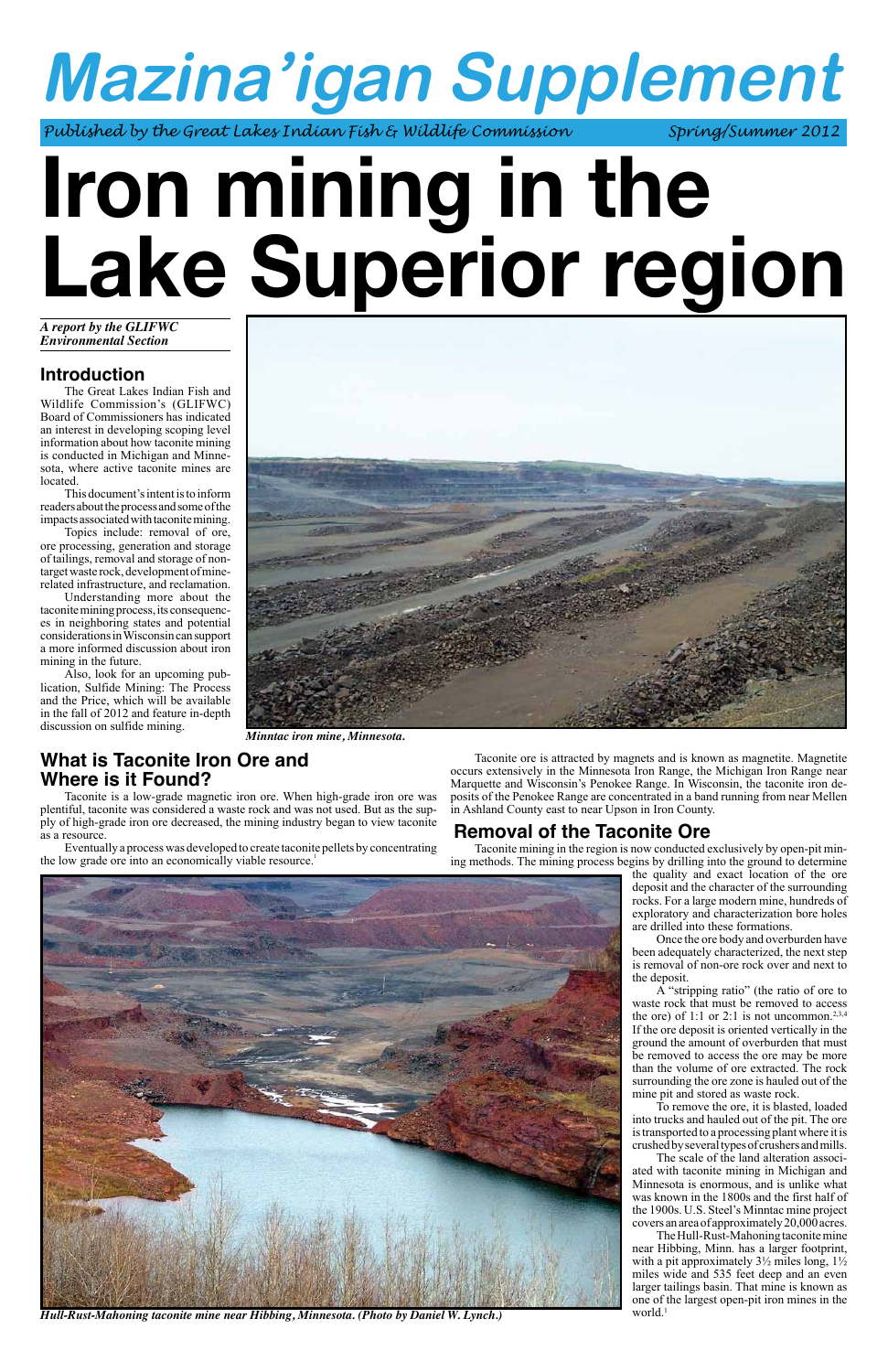#### **MAZINA'IGAN PAGE 2 MINING SUPPLEMENT**

Waste Rock Removed (Overburden) Ore Removed Host Rock and Ore Not Removed Original surface inal pit Hau slope rmad

 Open pit taconite mines result in permanent changes to the landscape. In Michigan and Minnesota, taconite pits and waste storage sites are permanent features that cover hundreds of square miles. Without additional information, it is unclear what the footprint of a taconite mine project in the Penokee Range or elsewhere in Wisconsin would be, but it is clear that a portion of the landscape and the resources and habitats that it now supports would be permanently removed.

The iron is separated from the other minerals using magnets. The remaining material is called tailings and is dumped into tailings basins. The powder containing the iron is called concentrate.<sup>1</sup>

Next, in the taconite pellet plant, the concentrate is mixed with limestone and baked into balls the size of marbles called taconite pellets. These grinding and baking processes use large amounts of energy and water, and liberate mercury. Air emissions from taconite plants are the largest source of mercury in the Lake Superior basin.<sup>5</sup>

### **Taconite Ore Processing**

Once the ore has been hauled out of the pit, it is taken to the processing facility, a series of large buildings many stories tall. The ore is crushed to approximately the size of a pea by rock crushers. It is then mixed with water and ground in rotating mills until it is as fine as powder.

Tailings, the non-iron material separated from the ore, consist of particles of crushed rock ranging from the size of coarse sand to fine powder. The character of the tailings depends on the chemical composition of the rock that was fed into the crushers and grinders. Tailings include non-target rock and minerals that are associated with the taconite ore, such as silica and pyritic shales.<sup>6</sup>

Tailings are usually mixed with water to create a slurry, which is carried through pipes and discharged into tailings basins. Dry disposal of tailings is possible but is expensive because of the cost of dewatering the tailings before stacking.<sup>7</sup>

## **Waste Disposal**

Waste rock resulting from stripping away non-ore rock from over and around the ore is typically put in large piles next to the mine pits. The waste rock can be dumped back into the mine pit after mining is finished; however, this is expensive and is uncommon at regional iron mines.

Dry stacking is a relatively new approach that has been used for higher value ores such as those at copper and gold mines. Dry stacking may be proposed for use in future iron mines but dry stacking has not been previously used for low value ores such as taconite.

Regardless of the tailings disposal method, the volume of material can be large. A taconite mine that produces 8 million tons of taconite pellets per year could generate approximately the following amounts of material:

24 million tons of ore mined per year (3 tons of ore per 1 ton of taconite pellets)<sup>8</sup>

24 million tons of waste rock per year (with an assumed 1:1 stripping ratio)<sup>2</sup>

16 million tons of tailings per year,<sup>8</sup> and

8 million tons of taconite pellets per year.

An iron mine of this scale could generate approximately 560 million tons of tailings and 840 million tons of waste rock over a mine life of 35 years.





#### **Tilden Mine and Tailings Ponds**

*Ore grinding mills.*<sup>2</sup>

*Graphic reproduced by Jennifer Burnett, Great Lakes Outreach Specialist.*





*Tilden Mine, Michigan. (Photo by Matt Peters) Tailings ponds and taconite processing facilities at Minntac, Minnesota.*

#### *Tilden mine tailings basin, Michigan. (Photo by Chauncey Moran 2011)*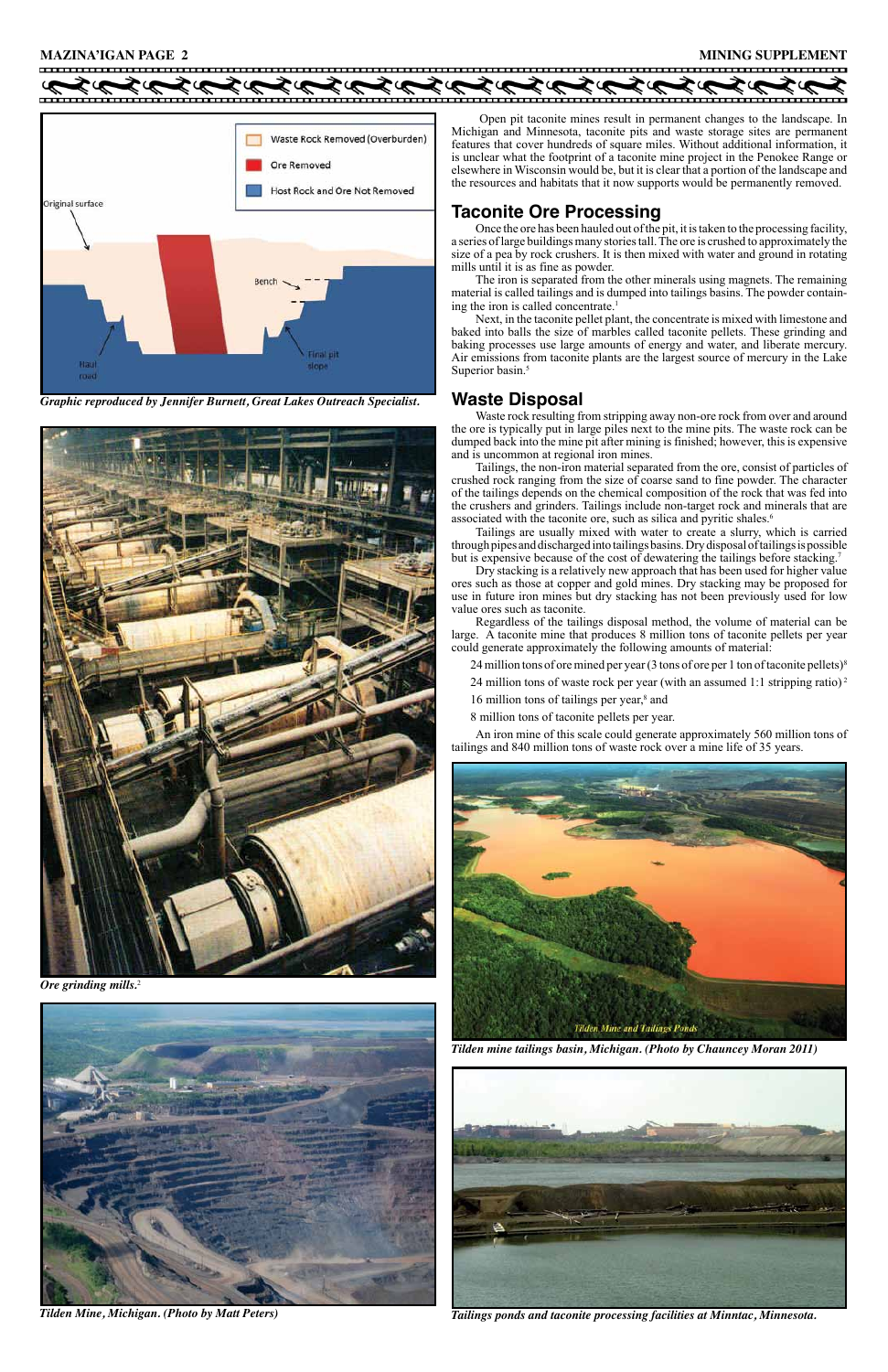Iron mining is energy and transportation intensive. Estimates indicate that a mine in the Penokee Range would require at least 145 megawatts of electrical power<sup>8</sup>, which is double the generating capacity of the power plant in Ashland.

### **Infrastructure**

Either new plants would need to be built in the Penokees or high tension lines built to supply power to the ore crushers/grinders. In addition, taconite pellets are usually dried with large quantities of natural gas, meaning that a new gas delivery line would need to be built.

> Unfortunately, mine wastes often do not have characteristics favorable for plant growth. In Minnesota, where tailings basins and stockpiles are large, biosolids (i.e. solids from sewage treatment plants), are sometimes applied to increase soil fertility and promote plant growth. If not adequately revegetated, these areas are prone to wind and water erosion.<sup>12</sup>

There are few roads currently suitable for heavy trucks, no haul roads, and no rail lines along the Penokee Range. These would need to be constructed to serve a mine so that ore can be moved to crushers, concentrate moved to pellet plants, and taconite pellets moved to shipping facilities.



# **Reclamation**

After mining is complete, the site must be reclaimed. Buildings and other structures are removed and the site is stabilized. A small scale example of taconite mine reclamation was performed at a Jackson County, Wisconsin site that is now a recreation area.

- As evidenced by taconite mining in Minnesota and Michigan, there would be environmental impacts if a mine is constructed in the Penokee Range. At best, the landscape would be permanently altered. At worst, a variety of environmental damage and human health risks could result. Where a Penokee mine would fall along that spectrum is currently unknown.
- Taconite mining projects are complex and encompass large areas and many natural resources. Understanding the impacts of a specific project requires detailed project plans and a thorough description of the land, water and other resources that will be affected.
- When landscape changing projects are considered, they should be evaluated carefully and with full, objective discussion of benefits, costs and impacts.

# **Conclusion**

Waste rock that is created from stripping the overburden from over and next to the ore zone also contains non-target minerals. In the Penokees, much of the waste would be from the Tyler Formation to the immediate north of the iron ore.<sup>10</sup>

# **Composition of Tailings and Waste Rock**

Because iron ore always has bands of other minerals intermingled in the deposit and the ore itself is made up of iron and non-iron minerals, the composition of the tailings varies considerably between mines and even over time within the same mine.

In the Minnesota Iron Range, sulfur bearing rocks in the Virginia Formation and pyrite minerals within and adjacent to the ore zone contribute sulfur and soluble heavy metals to the tailings and waste rock.

Similarly, the Penokee Range iron deposit has documented<sup>6</sup> but unknown quantities of pyritic shale mixed with the ore zones (see the deposit labeled "ironformation waste" and "waste in ore" in the figure below).<sup>6,10</sup>



*The power plant in Ashland, Wisconsin has an output capacity of 76 megawats.11*



*Penokee Range iron ore deposit and potential pit design. (Graphic reproduced by Jennifer Burnett, Great Lakes outreach specialist.)10*



*Haul road at taconite mine in Minnesota.*

The Tyler Formation is similar to Minnesota's Virginia Formation and may contain significant sulfur. The sulfur in the Tyler Formation and pyrite in shales in the ore zone, when exposed to air and water may generate acid and leach heavy metals.

The true character of the tailings and waste rock can only be known by careful and complete characterization of the waste materials within the ore zone and in the rocks that must be stripped away to access the ore.

However, mines in Michigan and Minnesota show that elevated levels of selenium (e.g. Tilden Mine, Mich.), sulfate (e.g. Minntac Mine, Minn.), manganese (e.g. Cliff Erie Mine, Minn.), and asbestos-like fibers (e.g. Reserve Mining, Minn.) can be a problem in water discharges.

*Mining in the headwater regions of the 76-mile long Bad River, like this area near Caroline Lake, would impact the high quality water currently flowing from the Penokee Range. Waste rock and tailings from large iron mining projects in the region affect water quality and quantity through seepage to groundwater and runoff to surface waters. (Photo by Charlie Otto Rasmussen)*